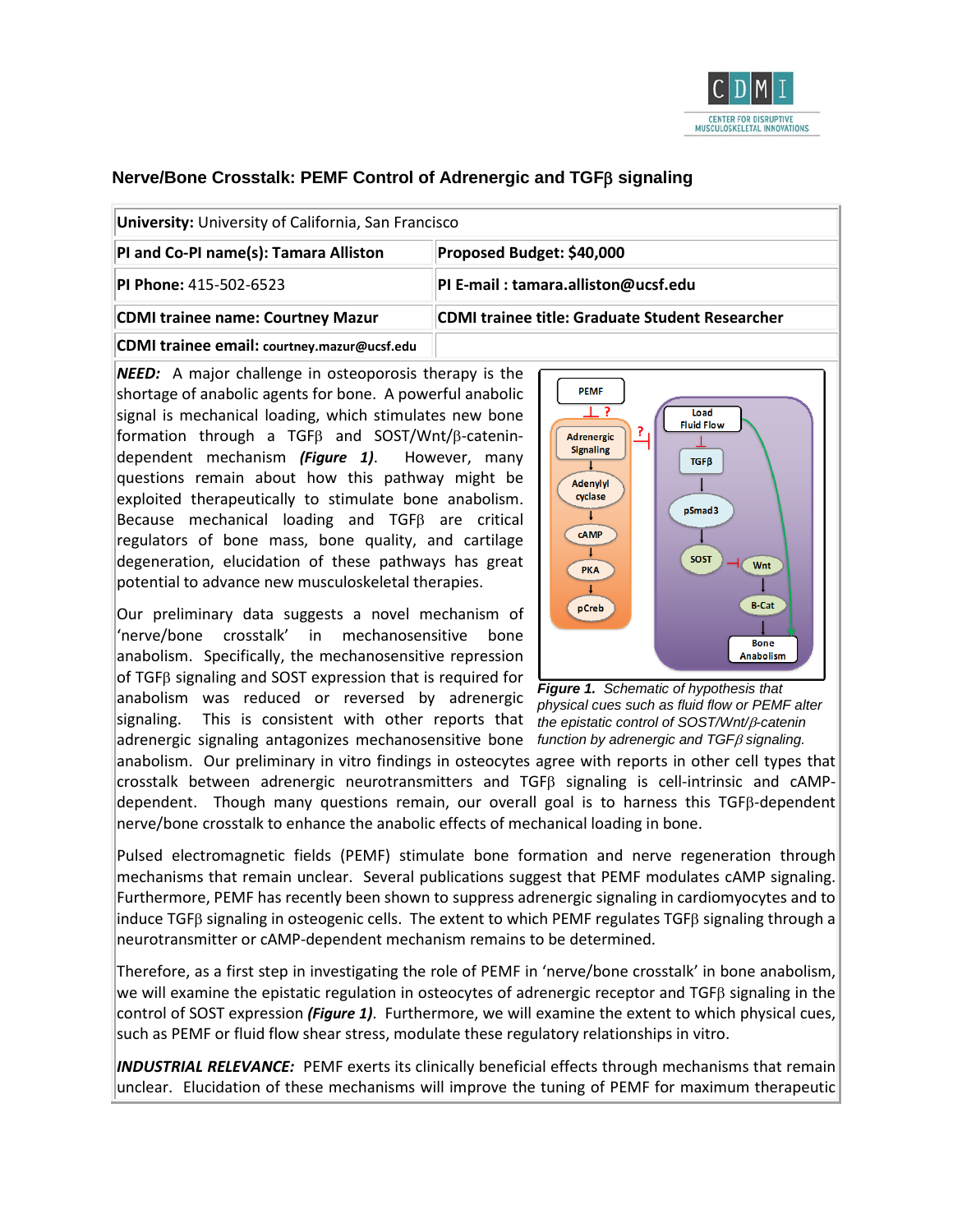effect and will clarify the clinical indications that can most benefit from PEMF-based intervention.

### *PROJECT AIMS AND HYPOTHESIS*

As illustrated in Figure 1, we will test the **hypothesis** that adrenergic receptor signaling epistatically regulates TGFβ-inducible SOST expression in an osteocyte-intrinsic and cAMP-dependent manner. Furthermore, we will test the hypothesis that physical cues, such as PEMF or fluid flow shear stress, interfere with these regulatory relationships.

*Aim 1: Determine the extent to which TGF*β*-inducible SOST expression is sensitive to adrenergic signalling.* Using OCY454 osteocyte cultures, we will evaluate the effect of adrenergic signalling on 1) cAMP signalling, 2) TGFβ signalling, and 3) SOST expression. Agonists and antagonists of the adrenergic and TGFβ pathways will be used to elucidate the implicated mechanisms.

*Aim 2: Elucidate the mechanosensitivity of adrenergic effects on TGF*β*-inducible SOST expression.*  Using a validated custom microfluidic flow system, we will examine the effect of fluid flow shear stress, a surrogate for mechanosensitive bone anabolism, on the adrenergic control of cAMP and TGFβ signalling, and SOST expression in cultured OCY454 cells.

# *Aim 3: Elucidate the PEMF-sensitivity of adrenergic effects on TGF*β*-inducible SOST expression.*

Using an established custom PEMF system, we will examine the effect of PEMF on the adrenergic control of cAMP and TGFβ signalling, and SOST expression in cultured OCY454 cells.

*Timeline:* Aim 1 will be completed in the first half of the project period to identify the most sensitive variables, outcome measures, time points, and doses for subsequent studies. Aims 2 and 3 will be pursued in parallel in the second half of the project period. Independently of the results of Aim 1, we will evaluate the effects of fluid flow and PEMF on cAMP and TGFβ signaling and SOST expression. These in vitro studies will provide foundational information needed to guide subsequent in vivo studies.

#### *METHODS:*

*Aim 1: Determine the extent to which TGF*β*-inducible SOST expression is sensitive to adrenergic signalling.* OCY454 osteocytes are a powerful new model system for these studies because they faithfully express mature osteocyte markers and exhibit mechanosensitive control of SOST expression. Furthermore, we have efficiently transfected these cells and find that they are highly sensitive to TGFβ signalling. Therefore, we will use OCY454 cells to test the *hypothesis that adrenergic signaling regulates TGF*β*-inducible SOST expression in an osteocyte-intrinsic and cAMP-dependent manner.* 

Guided by our preliminary studies, OCY454 cultures will be treated with or without TGFβ, in the presence or absence of broad-spectrum agonists (epinephrine) and selective antagonists (atipamezole  $(\alpha 2)$ , butaxamine (β2)) of adrenergic signalling, as well as agonists of adenylyl cyclase (forskolin), a common downstream target of  $\alpha$ 2 and  $\beta$ 2 adrenergic receptors. The effect of each treatment will be assessed as follows: cAMP signalling: phospho-CREB and CREB Western; TGFβ signalling: phospho-Smad3 and Smad3 Western, Serpin1 gene expression; SOST: SOST gene expression. Based on these results, additional gain and loss of function studies may be conducted using available pharmacologic and genetic (i.e. siRNA) reagents to identify the adrenergic receptor type(s) and effectors that regulate TGFβ signalling and SOST expression in osteocytes.

## *Aim 2: Elucidate the mechanosensitivity of adrenergic effects on TGF*β*-inducible SOST expression.*

To test the *hypothesis that fluid flow shear stress and adrenergic signaling antagonistically control osteocytic TGF*β *signaling and SOST expression,* OCY454 cells will be cultured in a custom microfluidic flow system that we have extensively validated for cultured MLOY4 osteocytes. Specifically, we find that